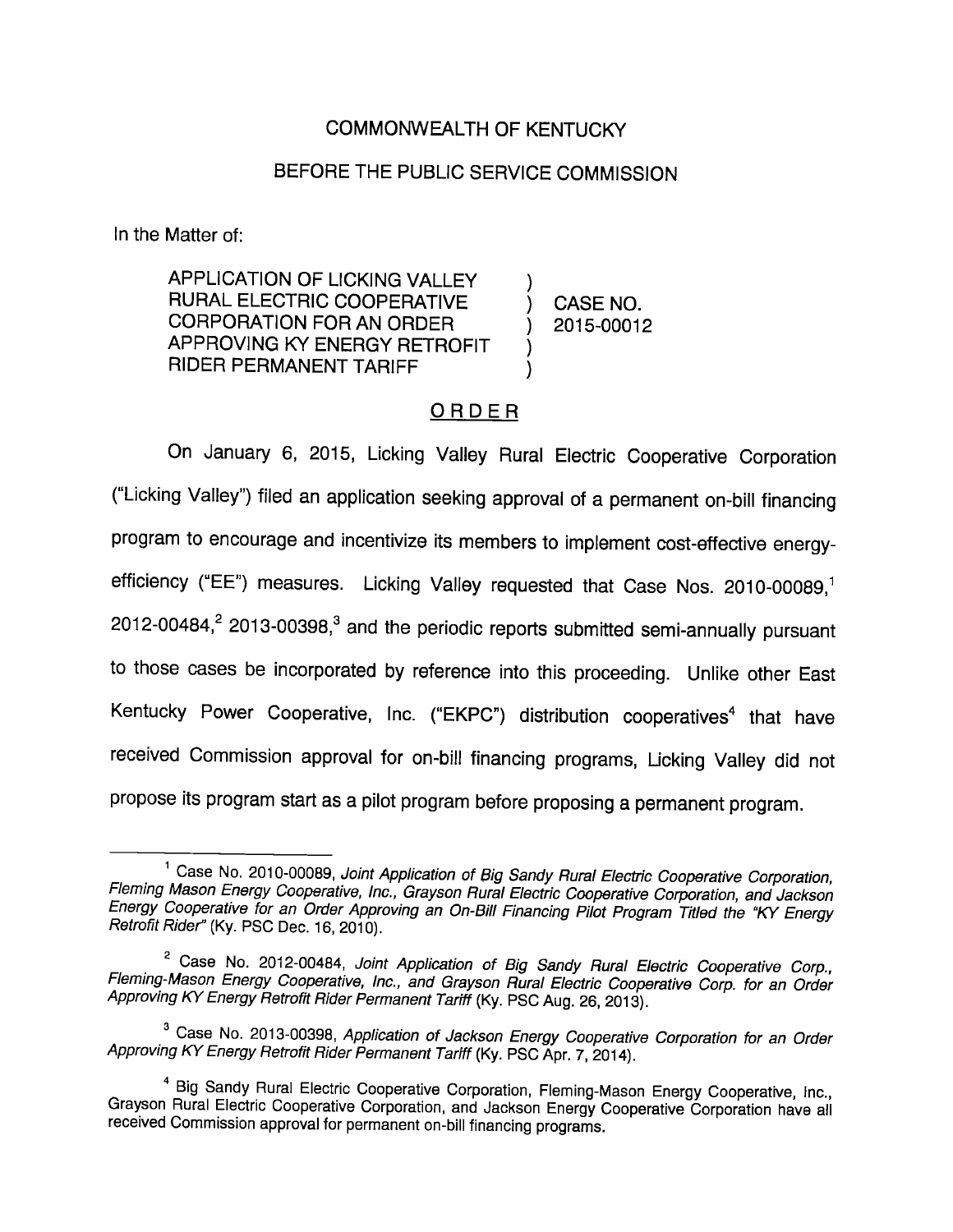Licking Valley's proposed KER Rider is largely the same as other Commissionapproved KER Riders, except that it includes commercial and small industrial accounts. Licking Valley responded to one request for information issued by Commission Staff ("Staff"). There are no intervenors in this proceeding. The matter now stands submitted for a decision by the Commission.

## Kentucky Energy Retrofit Rider ("KER Rider")

Licking Valley proposes to partner with the Mountain Association for Community Economic Development ("MACED")<sup>5</sup> to operate the program known as KER Rider.<sup>6</sup> The proposed KER Rider is a voluntary program available to Licking Valley's qualifying residential and commercial/small industrial customers. Customers pay for EE retrofits from the savings produced by the retrofits on the customer's electric bill. Licking Valley states that the retrofit costs are capped at 90 percent of the estimated savings so that customers' bills will be smaller, on average, than they were before making the efficiency improvements. The retrofit program charge will appear as a separate line item on the bills of customers participating in the program.<sup> $7$ </sup> Residential locations will have repayment terms of up to 15 years, while commercial property locations will have a maximum repayment term of 10 years and will require loan security on investments greater than \$20,000.®

<sup>&</sup>lt;sup>5</sup> MACED is a non-profit corporation whose mission is to provide comprehensive community development support to Appalachian communities by enhancing employment and living conditions in the area. MACED's major programs consist of business development, sustainable forestry, energy efficiency, and public policy research and education.

<sup>&</sup>lt;sup>6</sup> Application at 1.

 $^7$  Id. at paragraph 6.

 $<sup>8</sup>$  *ld.*, Exhibit A at 5.</sup>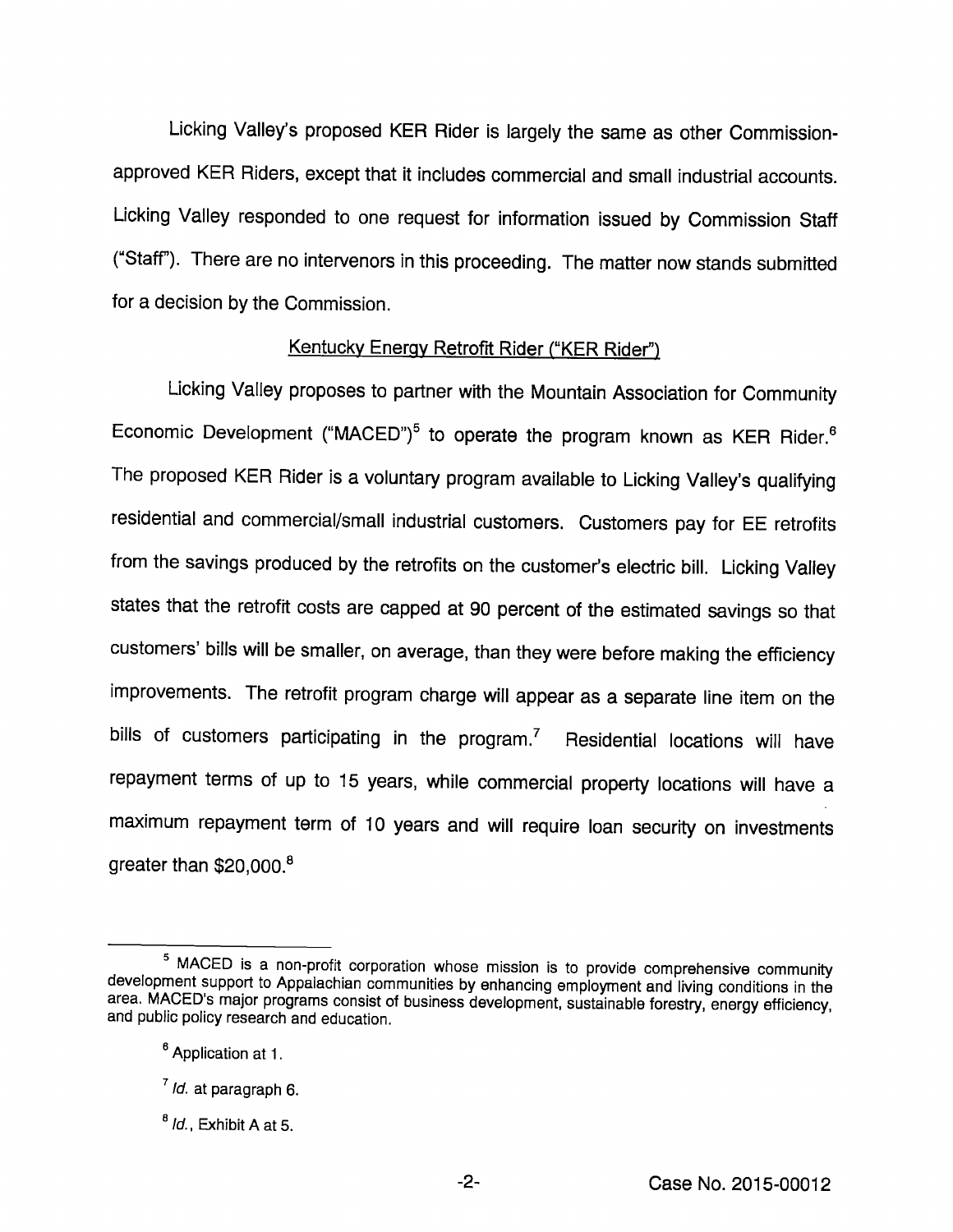Licking Valley and/or its agent(s) will: (1) market and administer the program; (2) prequalify eligible locations; (3) perform energy audits to produce conservation plans; (4) certify and maintain a list of contractors, and arrange for a certified contractor to install retrofit measures; (5) act as the customer's representative in verifying suitability of proposed retrofits, estimated savings, satisfactory installation of retrofit measures, and evaluating ongoing performance or need for repair of measures; (6) file Uniform Commercial Code ("UCC") disclosures with the county clerk for each location;® and (7) disclose pre-existing retrofit investment benefits and costs to new customers.<sup>10</sup>

The KER Rider will require the development of a Conservation Plan for each retrofit option proposed for a member. The Conservation Plan will include a detailed analysis of the costs and expected future savings for each proposed retrofit, as well as a full disclosure of the financing of each retrofit. Licking Valley states that participating residential members will be able to select from general groups of measures, including but not limited to: (1) insulation improvements; (2) air sealing; and (3) improvements in heating, ventilating, and air conditioning ("HVAC") equipment. Commercial/small industrial accounts will have these options, plus an option for lighting improvements and upgrades.<sup>11</sup>

The capital for the retrofits will be provided by MACED from funding it has on hand from private foundations, the U.S. Department of Treasury Community

-3-

<sup>&</sup>lt;sup>9</sup> The UCC disclosures inform potential buyers of the property of the KER Rider charge on the electric bill.

<sup>&</sup>lt;sup>10</sup> Application, Exhibit A, P.S.C. KY. No. 3, Original Sheet No. 4.

 $11$  *ld.* at paragraph 9.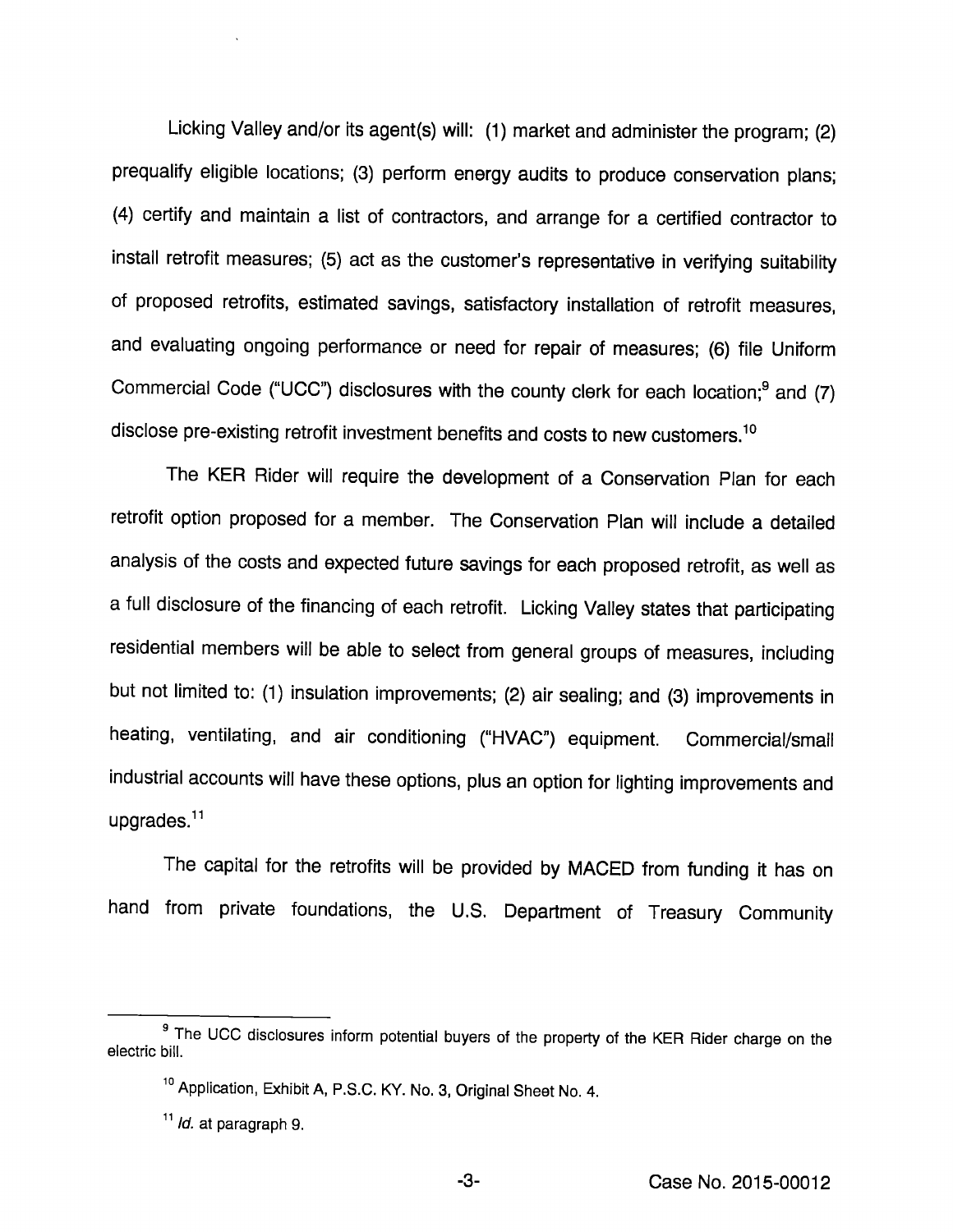Development Finance Institution Fund ("CDFI"),<sup>12</sup> other federal sources, and MACED's net assets.

MACED's common data infrastructure will pool program data and measurements of key variables to streamline program evaluation and highlight opportunities for design improvement. Key evaluation questions will include:

- 1. Are energy retrofit measures cost-effective for utility members?
- 2. Are energy savings being realized?
- 3. How accurate are cost and energy saving estimates?

MACED will work with Licking Valley to collect and analyze the data to answer these questions throughout the operation of the KER Rider. Based upon the experience of other cooperatives with their pilot programs, it is estimated that Licking Valley's administration costs will be negligible.<sup>13</sup>

The KER Rider has been designed to reduce financial risks at all stages of development, according to Licking Valley. The risk associated with the KER Rider would be an event in which a customer defaults on loan payments, the location of the retrofit investment remains inactive, and the ownership of the property does not change. Licking Valley states it will participate in the existing Risk Mitigation Fund<sup>14</sup> administered by MACED for participating EKPC cooperatives.<sup>15</sup>

 $12$  Id. at paragraph 11, MACED is a certified CDFI.

 $13$  *ld.* at paragraph 12.

<sup>&</sup>lt;sup>14</sup> The Risk Mitigation Fund is a self-insurance policy between the EKPC cooperatives and MACED that allows the utility to cover its losses should a retrofit investment become inactive, or be deemed uncollectible. The Risk Mitigation Fund was more fully described in Case Nos. 2010-00089, 2012-00484, and 2013-00398.

<sup>&</sup>lt;sup>15</sup> Application at paragraph 13.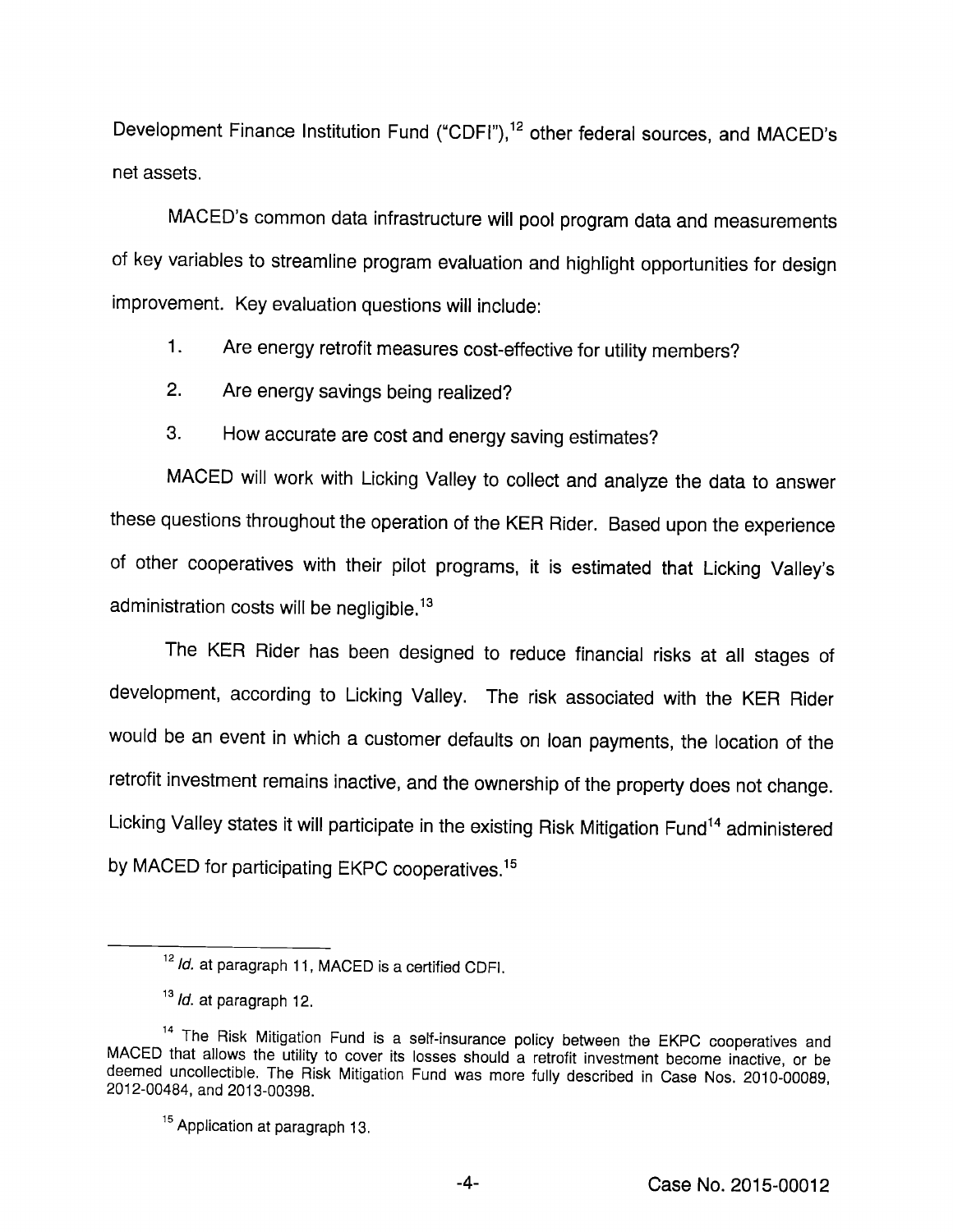#### **DISCUSSION**

It appears that the KER Rider, by providing access to low-cost financing, will provide an incentive for customers to invest in and implement EE measures, benefiting not only the participating customers but the utility and, ultimately, the entire rate base by reducing demand. The program is directed at customers who, without access to lowcost capital, would most likely not avail themselves of EE measures due to the expense involved. In addition, the cost is borne by those directly benefiting from the measures and is not spread throughout Licking Valley's customer base. Another critical feature is that the program, as designed, should not increase a participating customer's monthly electric bill. Rather, payments for the EE measures implemented by a customer are based on the estimated savings to be achieved by the EE measures, with the total cost capped at 90 percent of the estimated savings.

Licking Valley stated that during the pilot programs conducted by other EKPC distribution cooperatives, the average monthly charge to customers was \$38, with an average projected monthly savings of \$50 and an average annual savings of \$600. MACED has estimated that the projected annual kilowatt hours ("kWh") savings from projects completed during the Pilot Project is 530,999 kWh, with a carbon dioxide offset of 366.39 metric tons. $16$ 

The Commission is encouraged by the results of the KER Rider as shown in the reports filed pursuant to Case Nos. 2010-00089, 2012-00484, and 2013-00398. The KER Rider program has shown reasonable customer participation and has provided the opportunity for customers to benefit from savings on their energy bills through EE. The KER Rider has encouraged energy conservation, lowered consumer bills, and should

 $16$  *ld.* at paragraph 15.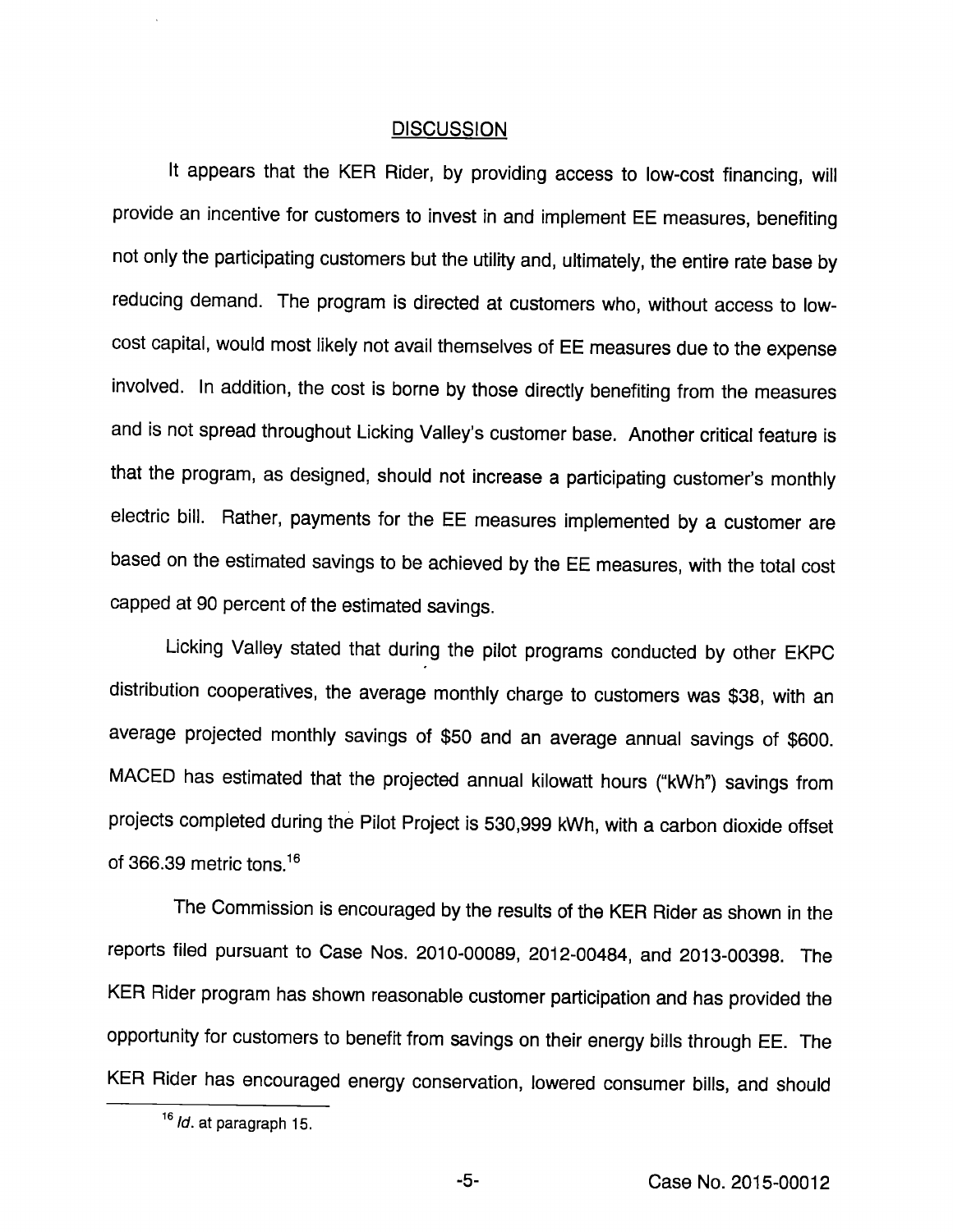result in reduced future demand. The Commission continues to encourage innovative EE on both the supply and demand side of the energy equation and remains very interested in the effectiveness of the KER Rider. Therefore, we will require the reporting of certain information pertaining to the performance of the program, consistent with the reporting requirements of the other EKPC cooperatives with KER Riders.

To better ensure that the estimated savings will be achieved, the Commission believes that consumer education and information must be an integral component of the KER Rider. Towards that end, the Commission will require Licking Valley to file a comprehensive plan addressing how it will educate and inform its customers about all aspects of the program. Including, but not limited to, behavioral awareness, product information, and those obligations the customers would be assuming as a participant in the KER Rider program. This comprehensive plan should also include a checklist of items to be reviewed with each participating customer, as well as a signed customer acknowledgement that the items on the checklist have been reviewed with the customer.

To ensure a transparent process concerning the Inclusion of third-party contractors in Licking Valley's contractor list, Licking Valley should file with the Commission the set of criteria upon which a third-party contractor is selected to be included in Licking Valley's contractors list. In addition, any customer requesting a contractor who is not currently on Licking Valley's contractors list shall be directed by Licking Valley to have the contractor contact Licking Valley about being placed on the list. Lastly, to protect against any appearance of bias in the selection of independent

-6- Case No. 2015-00012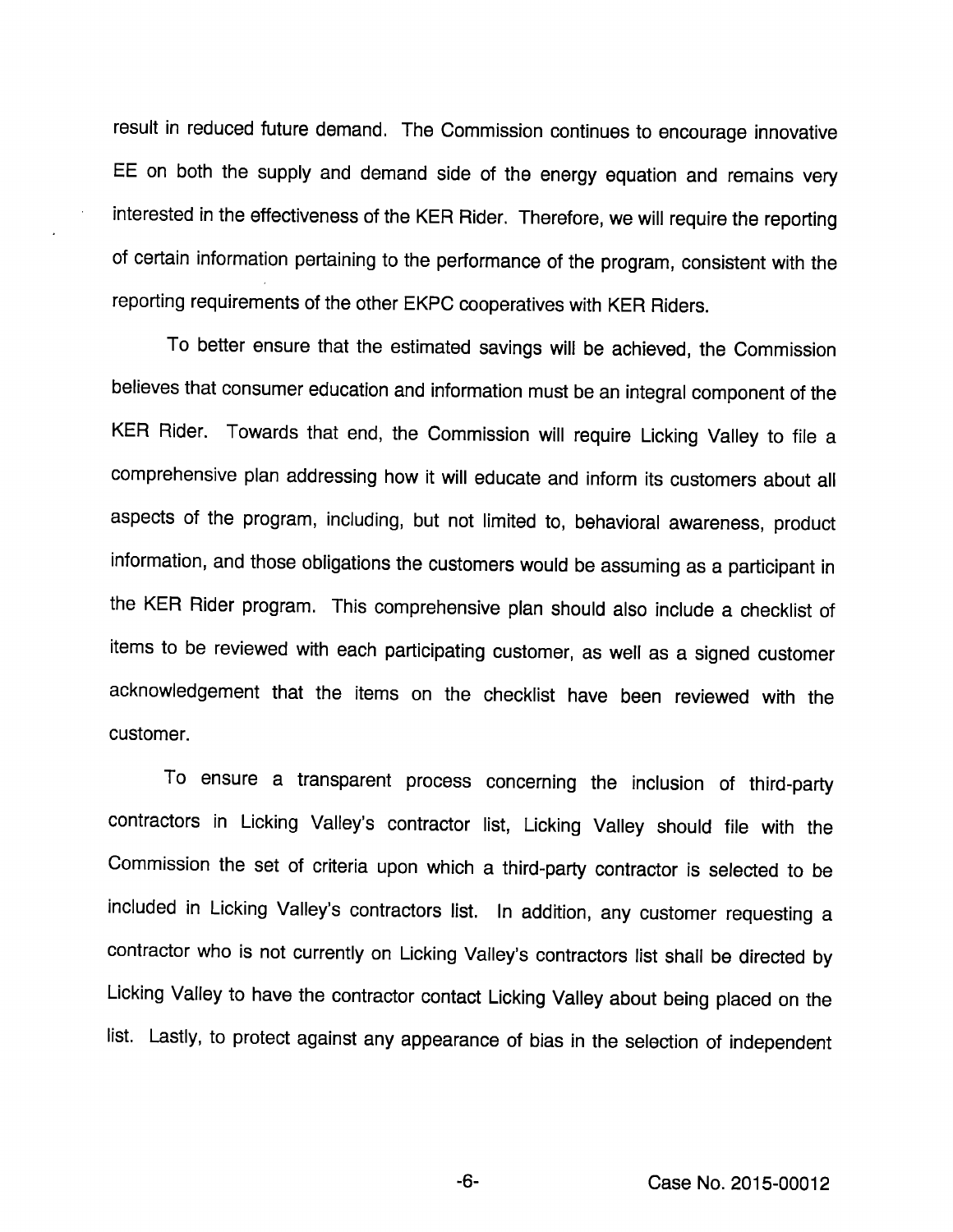contractors, Licking Valley should include a copy of its independent contractor list in its annual status report.

## FINDINGS

The Commission, after consideration of the evidence of record and being otherwise sufficiently advised, finds that:

1. Licking Valley should supplement its KER Rider by including as part of the tariff a sample of all documents pertaining to the KER Rider. These documents should include the Conservation Plan, the Master Contractor Agreement, the KY Retrofit Purchase Agreement, the UCC Disclosure, and the Energy Efficiency Retrofit Project Change - Notification and Transfer of Obligation.

2. Licking Valley's KER Rider, as supplemented by the additional documents listed in finding paragraph 1, is reasonable and should be approved.

3. Licking Valley's request that Case Nos. 2010-00089, 2012-00484, and 2013-00398, and the periodic reports submitted semi-annually pursuant to those cases, be incorporated by reference into this proceeding is reasonable and should be approved.

4. If the balance remaining in the Risk Mitigation Fund falls below \$10,000, Licking Valley should, within ten days of such an occurrence, notify the Commission's Executive Director by letter.

5. By June 30, 2015, Licking Valley should file a comprehensive consumer education and information plan as described in the discussion above and the set of criteria upon which a third-party contractor is selected to be included in Licking Valley's contractors list.

-7- Case No. 2015-00012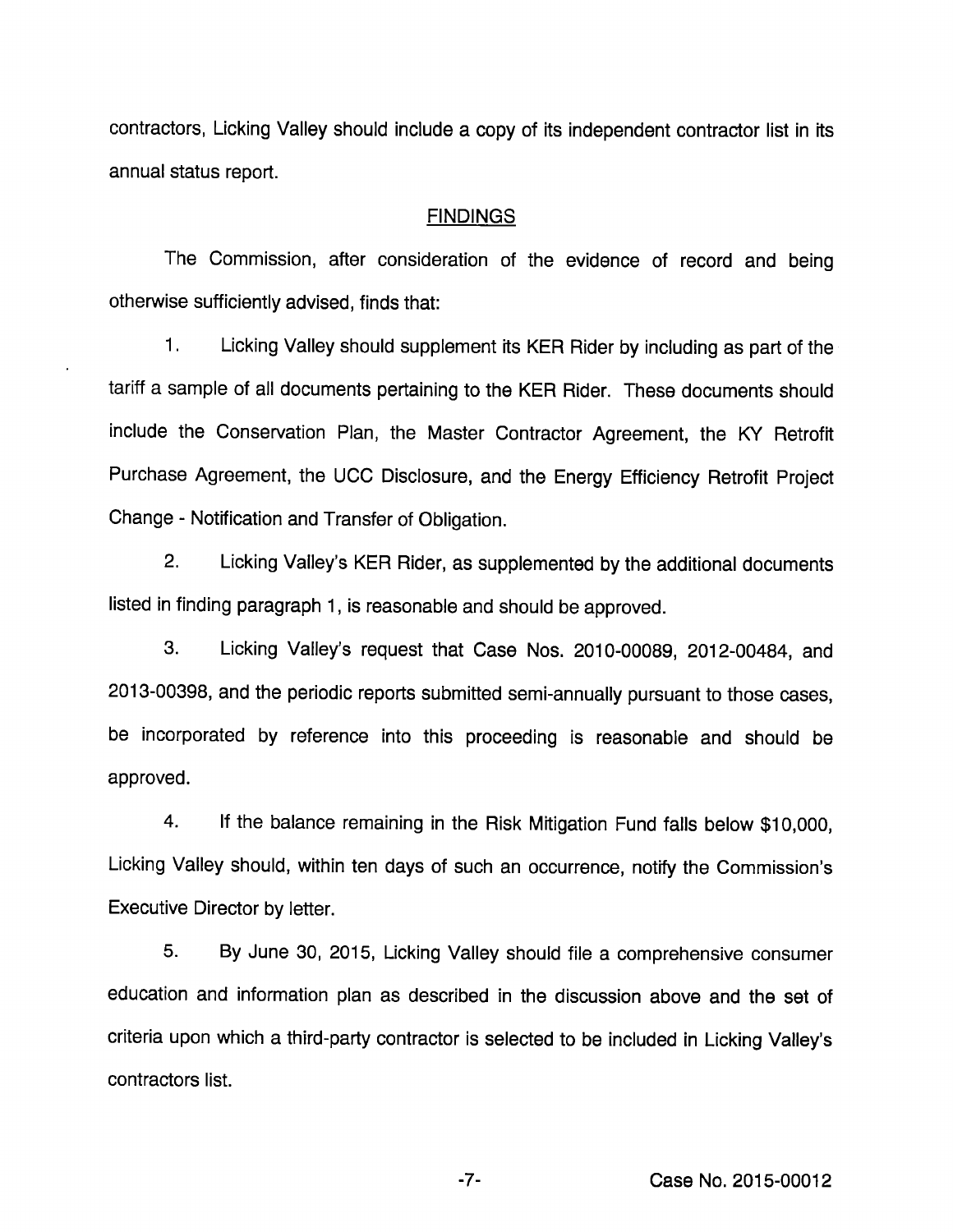6. Beginning March 31, 2016, and each year thereafter. Licking Valley should file with the Commission an annual status report which includes the information listed in the Appendix to this Order relating to the KER Rider.

7. Within 30 days of the date of this Order, Licking Valley should file with the Commission an executed copy of the Memorandum of Agreement between Licking Valley and MACED that was attached as Exhibit C to the appiication.

IT IS THEREFORE ORDERED that:

1. The KER Rider as filed by Licking Vailey, and as supplemented by the documents listed in finding paragraph 1, is approved for use on and after the date of this Order.

2. Case Nos. 2010-00089, 2012-00484, and 2013-00398, and the periodic reports submitted semi-annually pursuant to those cases, are incorporated by reference into this proceeding.

3. If the balance remaining in the Risk Mitigation Fund falls below \$10,000, Licking Valiey shall, within ten days of such an occurrence, notify the Commission's Executive Director by letter.

4. By June 30, 2015, Licking Valley shall file with the Commission a comprehensive plan for consumer education and information as described in the discussion above and the set of criteria upon which a third-party contractor is selected to be included on Licking Valley's contractors list.

5. By March 31, 2016, and each year thereafter. Licking Valley shall file with the Commission an annual status report which includes the information listed in the Appendix to this Order relating to the KER Rider.

-8- Case No. 2015-00012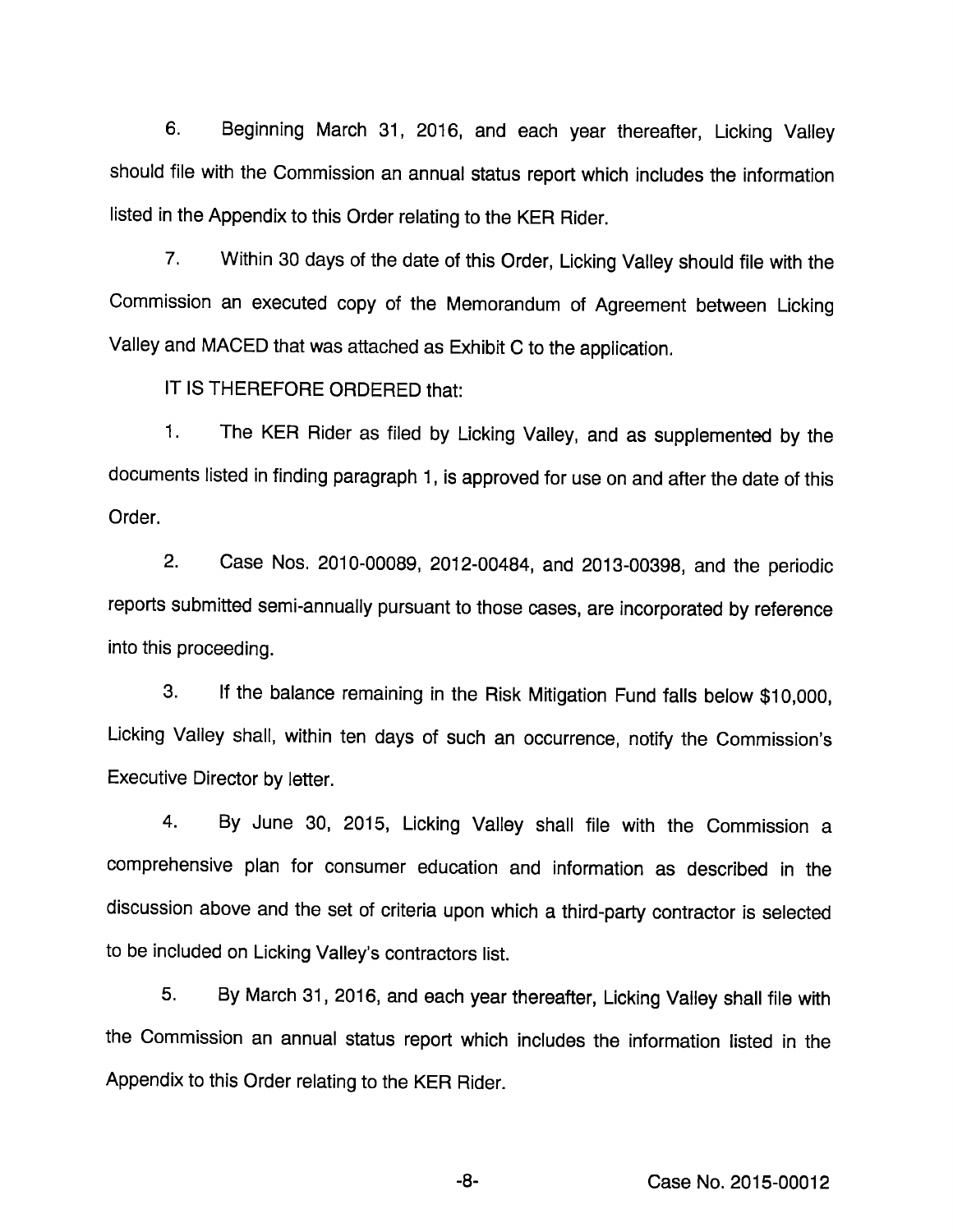6. Within 30 days of the date of this Order, Licking Valley shall file with the Commission an executed copy of the Memorandum of Agreement between Licking Valley and MACED that was attached as Exhibit C of the application.

7. Within 20 days of the date of this Order, Licking Valley shall file with the Commission, using the Commission's electronic Tariff Filing System, new tariff sheets setting forth the rates, charges, and modifications approved or as required herein and reflecting their effective date and that they were authorized by this Order.

8. Any document filed pursuant to ordering paragraphs 3, 4, 5, and 6 of this Order shall reference the number of this case and shall be retained in the utility's general correspondence file.



**ATTEST** Executive Director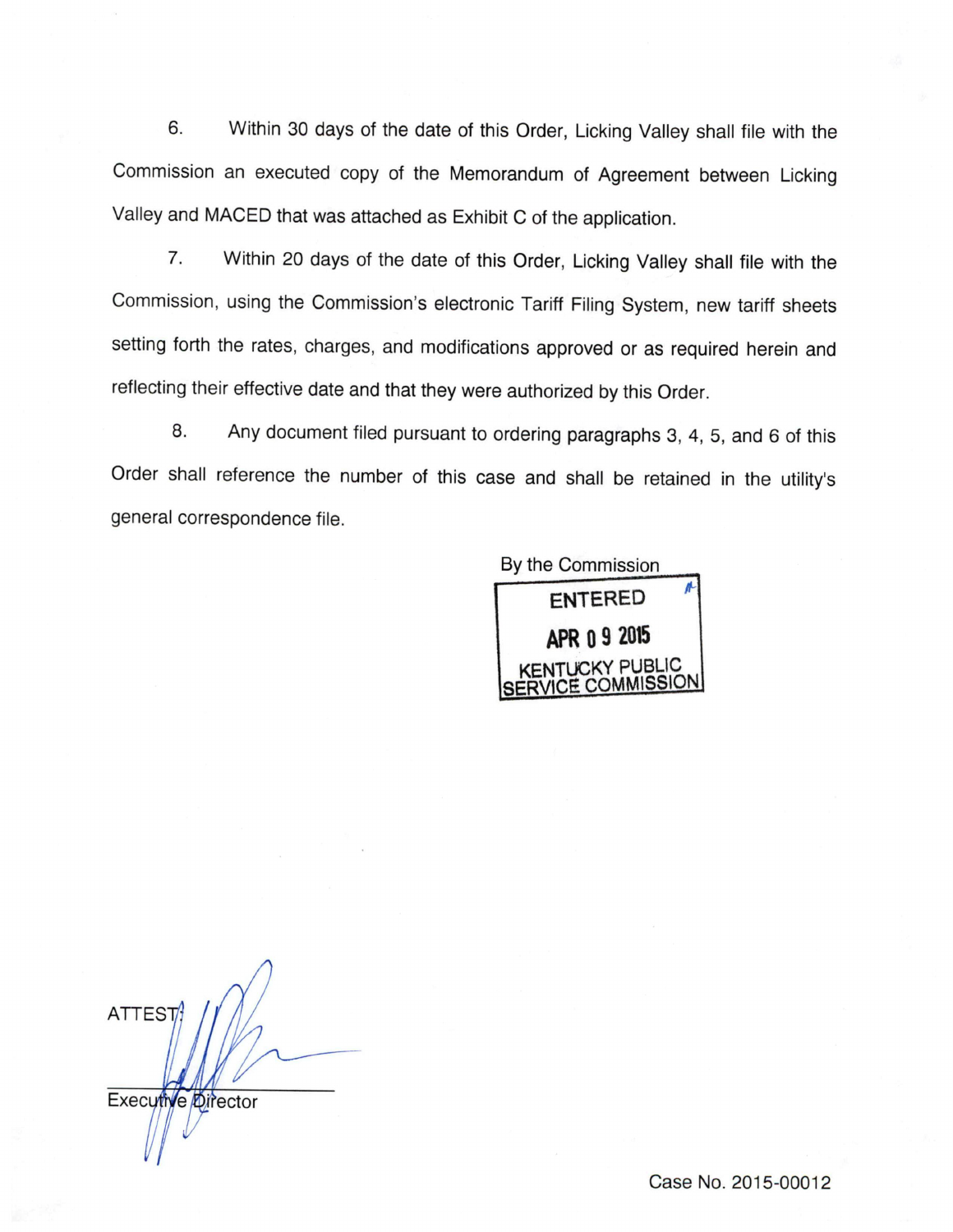## APPENDIX

# APPENDIX TO AN ORDER OF THE KENTUCKY PUBLIC SERVICE COMMISSION IN CASE NO 2015-00012 DATED APR 0 9 2015

By March 31, 2016, and by March 31 each year thereafter. Licking Valley shall file a Status Report containing the following information for the preceding calendar year:

1. Number of homes that have completed an energy assessment during the preceding year and for the retrofit program to date.

2. Number of homes that have completed a retrofit during the preceding calendar year and for the program to date.

3. Number of new participants during the calendar year and for the program to date.

4. Average monthly payment during the preceding calendar year and for the program to date.

5. Average monthly savings in dollars during the preceding calendar year and for the program to date.

6. To the extent available for each project during the preceding calendar year, the actual monthly savings in kWh usage compared to the estimated monthly savings.

7. A list of each account that became inactive during the preceding calendar year, including:

a. The reason the account became inactive (non-payment, residence destroyed, etc.);

b. The amount of the unpaid liability; and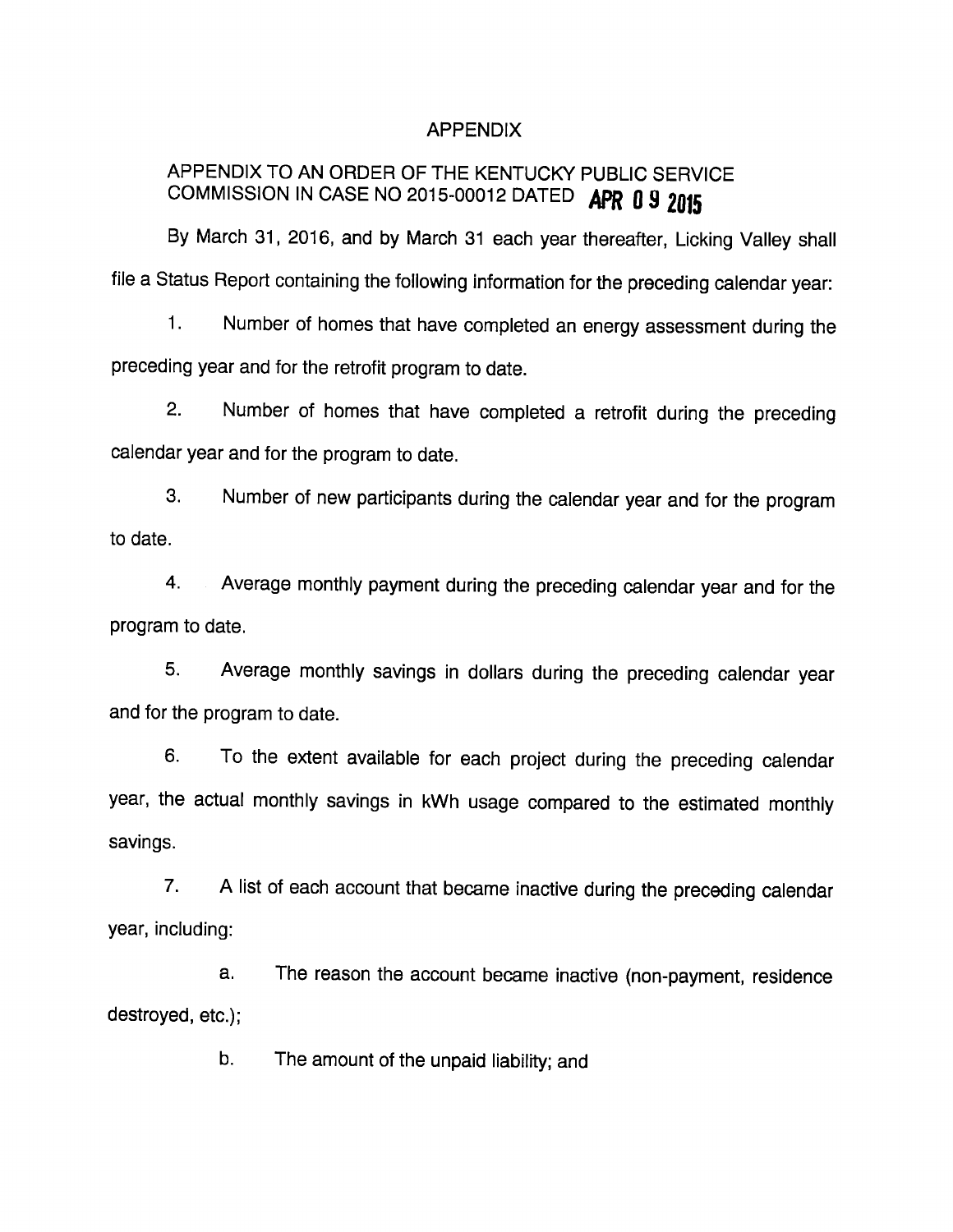c. Whether the account became active again during the preceding calendar year, and if so, when it became active.

8. If applicable, documentation of any and all of issues or complaints reported by participating on-bill financing customers during the preceding calendar year and how each issue was resolved.

9. Alist of independent contractors qualified to participate in the program.

10. Aschedule of all fees charged by MACED for the services provided under the KER program

11. The balance remaining in the Risk Mitigation Fund as of December 31 of the preceding calendar year.

 $-2-$